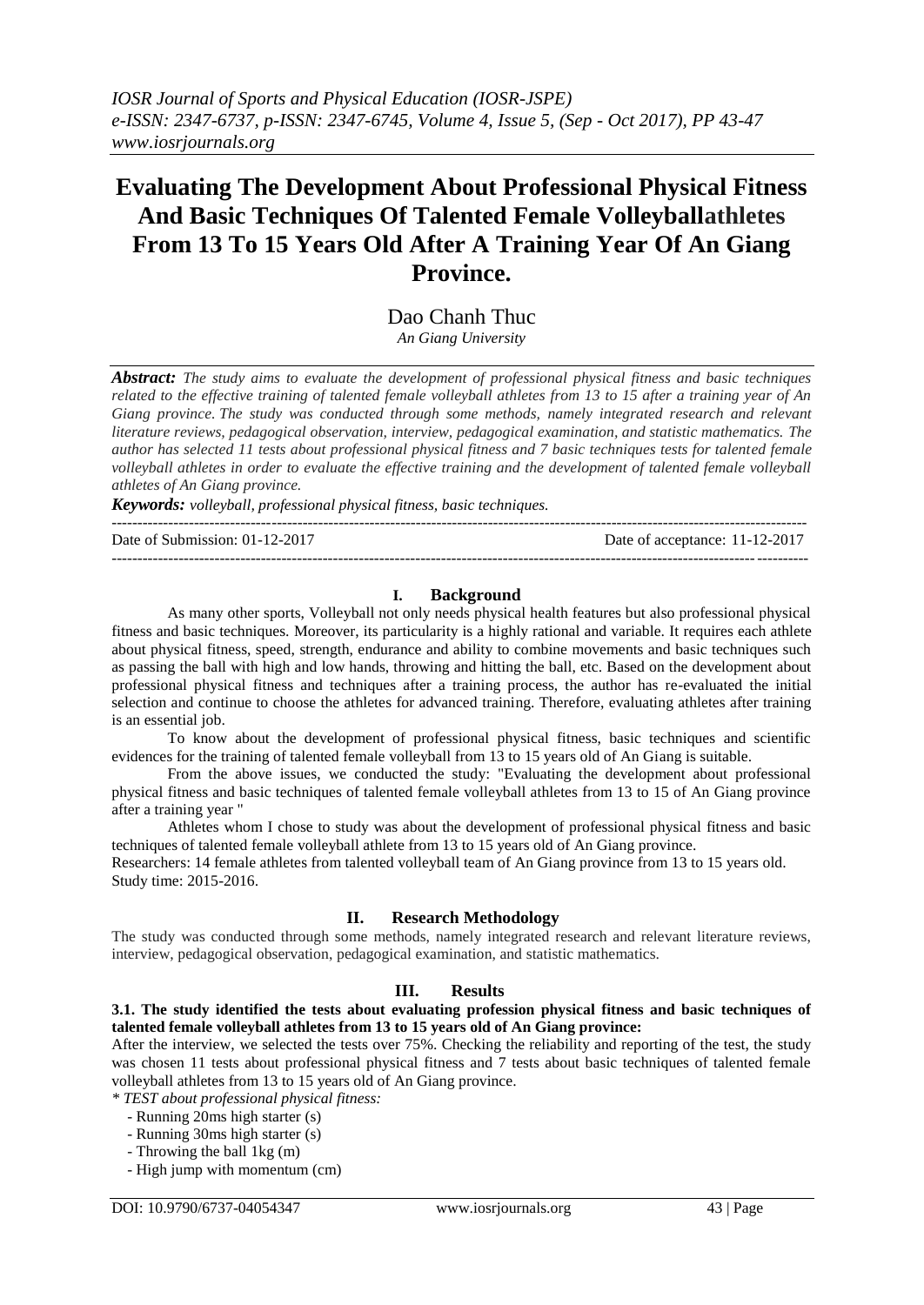- High jump without momentum (cm)
- Long jump 3 steps (cm)
- Long jump without momentum (cm)
- Running 1500ms (s)
- running 4x10ms (s)
- Standing bend body (cm)

- *\* TEST about basic techniques:*
	- Passing high hands in front of the face (time)
	- Passing high hands after the head (time)
	- Passing low hands (time)
	- Passing high hands (time)
	- hitting the ball No.4 (time)
	- Hitting the ball No.2 (time)
	- Hitting the ball medium No.32 (time)

#### **3.2. Evaluating the development about professional physical fitness and basic techniques of talented female volleyball athletes from 13 to 15 years old of An Giang province after a training year.** *3.2.1. The development about professional physical fitness of female athletes*

After a training year, the study was conducted tests to check professional physical fitness for talented female volleyball athletes from 13 to 15 years old of An Giang. On the basis of the data collected, the result of the study was shown in Table 3.1.

**Table 3.1:**The development about professional physical fitness of talented female volleyball athletes of An Giang Province.

| <b>TEST</b>                     | The beginning  |              |                | After a year |          |         |      |        |
|---------------------------------|----------------|--------------|----------------|--------------|----------|---------|------|--------|
|                                 | $\overline{X}$ | $\sigma_{x}$ | $\overline{X}$ | $\sigma_{r}$ | d        | W       |      | P      |
| Running 20ms high starter (s)   | 3.58           | 0.18         | 3.49           | 0.13         | $-0.09$  | 2.55    | 3.03 | < 0.01 |
| Running 30ms high starter (s)   | 4.54           | 0.23         | 4.35           | 0.23         | $-0.19$  | 4.27    | 4.06 | < 0.01 |
| Throwing the ball $1kg(m)$      | 9.89           | 1.08         | 10.87          | 0.71         | 0.98     | 9.44    | 4.31 | < 0.01 |
| High jump without momentum (cm) | 253.93         | 10.22        | 262.14         | 6.99         | 8.21     | 3.18    | 2.59 | < 0.05 |
| High jump with momentum (cm)    | 260.00         | 10.56        | 269.64         | 5.71         | 9.64     | 3.64    | 3.04 | < 0.01 |
| Long jump without momentum (cm) | 183.43         | 10.81        | 194.29         | 10.46        | 10.86    | 5.75    | 3.42 | < 0.01 |
| Long jump 3 steps (cm)          | 223.21         | 20.63        | 221.21         | 65.42        | $-2$     | $-0.90$ | 1.63 | >0.05  |
| Running $1500\text{ms}$ (s)     | 612.86         | 73.98        | 586.43         | 65.15        | $-26.43$ | 4.41    | 8.33 | < 0.01 |
| Running $4x10ms$ (s)            | 16.67          | 1.51         | 15.78          | 1.15         | $-0.89$  | 5.49    | 6.28 | < 0.01 |
| Standing bend body (cm)         | 17.36          | 5.09         | 18.96          | 4.50         | 1.6      | 8.81    | 3.50 | < 0.01 |
| Running pine (s)                | 26.03          | 0.88         | 25.32          | 0.58         | $-0.71$  | 2.77    | 3.22 | < 0.01 |

According to the data in table 3.1, the study was shown that:

After a training year, the average achievement of evaluating about professional physical fitness tests of talented female volleyball athletes from 13 to 15 years old of An Giang province was increased significantly P <0.05 and P <0.01, since t  $_{result}$  >t<sub>0.01</sub> = 2.977 (except for long jump 3 steps test).

The achievements of 10/11test about professional physical fitness of talented female volleyball athletes from 13 to 15 years old was increased significantly from 2.55% to 9.44%, while the achevement of throwing the ball 1 kg test was the highest increase (9.44%) and running 20m high starter test was the lowest increase (2.55%).

The study was shown that the growth of professional physical fitness tests of talented female volleyball athletes from 13 to 15 in An Giang province in *figure 3.1*.

 <sup>-</sup> running pine (s)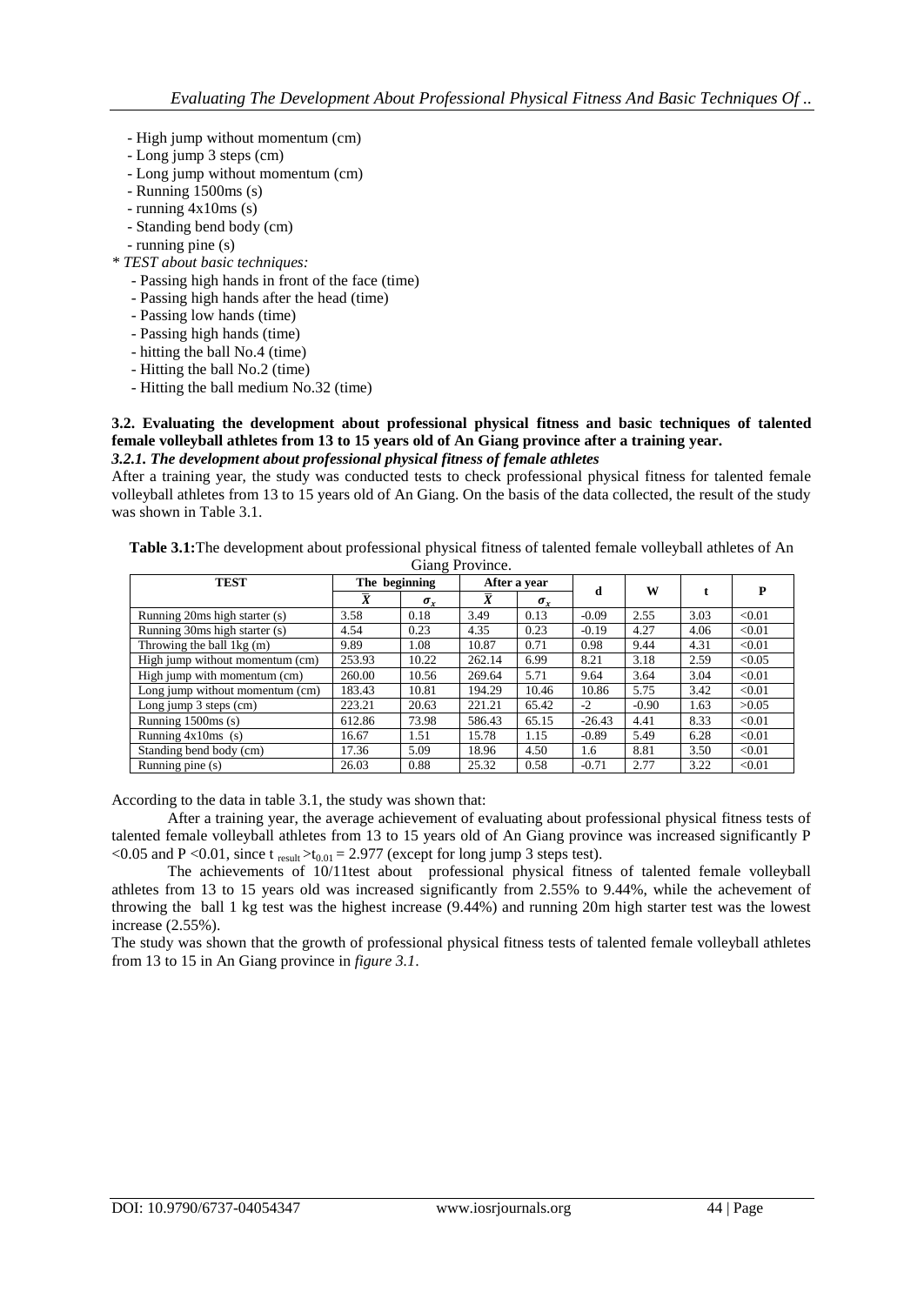



#### *3.2.2. The development about basic techniques of talented female volleyball athletes from 13 to 15 years old of An Giang*

After a training year, the study was conducted basic technique tests for talented female volleyball athletes from 13 to 15 years old of An Giang province. On the based of the data collected, the results of the study were as follows:

|                                                | The beginning  |              | After a year   |              |      |       |       |        |
|------------------------------------------------|----------------|--------------|----------------|--------------|------|-------|-------|--------|
| <b>TEST</b>                                    | $\overline{X}$ | $\sigma_{x}$ | $\overline{X}$ | $\sigma_{x}$ | d    | w     |       | p      |
| Passing high hands in front of the face (time) | 5.54           | 0.76         | 7.36           | 0.75         | 1.82 | 28.22 | 5.67  | < 0.01 |
| Passing high hands after the head (time)       | 5.23           | 0.80         | 7.07           | 0.73         | 1.84 | 29.92 | 8.15  | < 0.01 |
| Passing low hands (time)                       | 5.91           | 0.83         | 7.50           | 0.65         | 1.59 | 23.71 | 24.02 | < 0.01 |
| Passing high hands (time)                      | 5.82           | 0.89         | 7.50           | 0.52         | 1.68 | 25.23 | 31.06 | < 0.01 |
| Hitting the ball No.4 (time)                   | 4.53           | 1.02         | 5.71           | 0.91         | 1.18 | 23.05 | 7.87  | < 0.01 |
| Hitting the ball No.2 (time)                   | 5.81           | 0.98         | 7.93           | 0.73         | 2.12 | 30.86 | 9.14  | < 0.01 |
| Hitting the ball medium No.32 (time)           | 5.53           | 0.86         | 7.29           | 0.83         | 1.76 | 27.46 | 6.02  | < 0.01 |

*Table 3.2:* The achievement of basic techniques tests of talented female volleyball athletes from 13 to 15 years old of An Giang.

# *Table 3.2* shows that:

After a training year, the average achievement of evaluating about the basic technique tests of talented female volleyball athletes from 13 to was increased significantly P <0.01, t result > t  $_{0.01} = 2.977$ .

7/7 tests about basic techniques of talented female volleyball athletes from 13 to 15 years old of An Giang province was increased significantly from 23.05% to 30 , 86%, while hitting the ball No.2 was the highest increase (30.86%) on the other hand hitting the ball No.4 was lowest (23.05 %).

The study was shown that the growth of basic technique tests of talented female volleyball athletes from 13 to 15 in An Giang province in *figure 3.2*.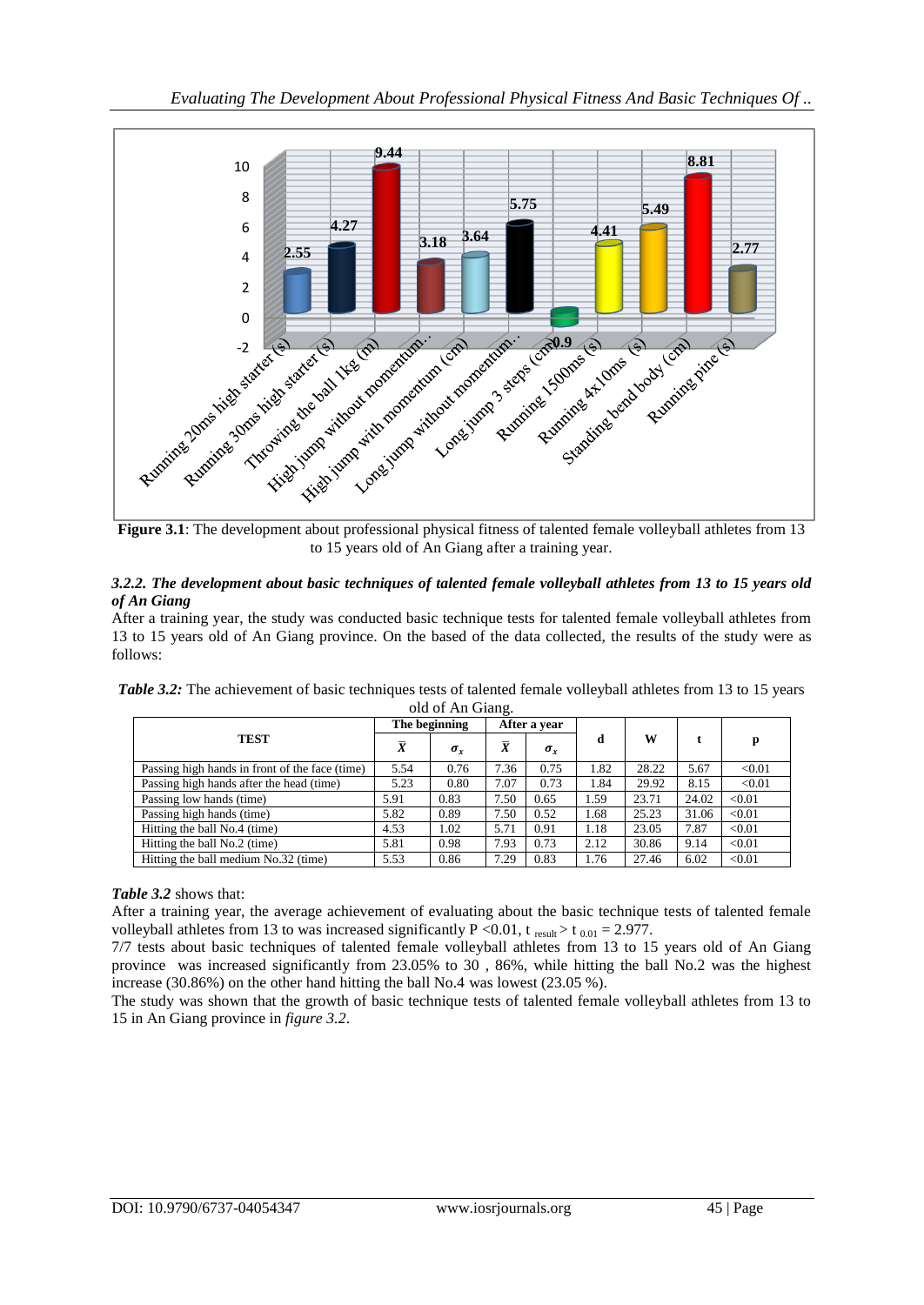

*Figure 3.2*: The growth of basic techniques of talented female volleyball athletes from 13 to 15 years old.

# *3.3.3. Discussing about the growth of basic techniques of talented female volleyball athletes from 13 to15 years old of An Giang after a training year.*

It is important to practice any sports that is athletes must be interested in physical fitness and professional techniques because each movement affects the level of the player. Volleyball is a sport with various techniques. To gain good results the players must have the competent techniques. Basic techniques are a foundation to decide that volleyball players can become perfect or not.

Therefore, the practicing will actively support to have good and exactly techniques. For example, if the players are a power, it will give them a good result.

After a training year, professional physical fitness tests were increased significantly  $P \le 0.05$  and  $P \le 0.01$ , t<sub>result</sub> >  $t_{00.05} = 2.145$ ,  $t_{0.01} = 2.977$  with n = 14, the lowest growth rate was the running 20m high starter W = 2.55% and the highest was throwing the ball 1kg  $W = 9.44\%$ . The average value of technical achievement was increased after a training year

P <0.01, the lowest growth rate was hitting the ball No.4 W= 23.05% and the highest test was hitting the ball No.2  $W = 30.86\%$ .

Some physical fitness elements and basic techniques of talented female volleyball athletes 13-15 years old of An Giang province were increased. The growth was completely suitable the rules of development in the field of sports and this demonstrated that the training process we applied completely scientific.

Through figures 3.1 and 3.2, I realized that professional physical fitness and basic techniques of talented female volleyball athletes were increased significantly after a training year.

# **IV. Conclusion**

Based on objectives and research results, the study has drawn the conclusions:

# *4.1.The training plan:*

The training plan is suitable for talented female volleyball athletes from 13 to 15 years old of An Giang province. The content of the training plan includes the basic training contents such as:

- Professional physical fitness is suitable with the ability to receive techniques and tactics. There is endurance, strength and the speed of the movement.

- Basic techniques of volleyball.
- Practicing the simple tactics.